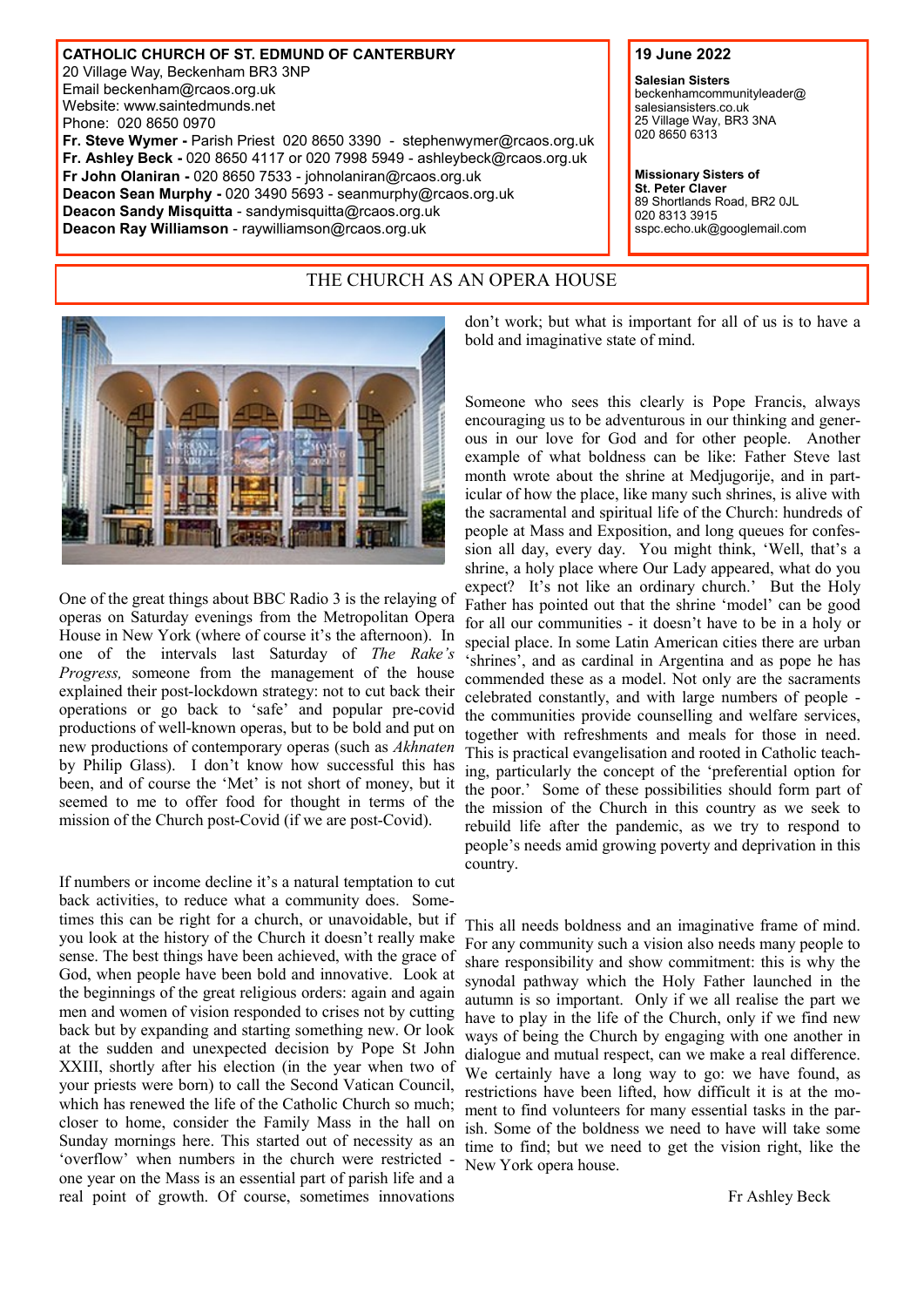# **ORDINATION OF JOSEPH GULLIFORD**

Many of you will remember Joseph who came to St Edmunds for a year's work experience just six months before the first lockdown.

Joseph enriched our liturgy with his wonderful music and as lockdown started he livestreamed a daily personal reflection of words and music that was picked up by people across the world.

Joseph is to be ordained as a priest in July and has asked Fr Steve if he may celebrate his first Mass at St Edmund's Church.

This Mass will be on **Sunday 17 July**. It will start at 1.00 pm with half an hour of praise & worship songs followed by Mass at 1.30 pm.

> There will be a reception afterwards in the church hall.

The Mass will be attended by many relatives and friends of Joseph and the Gulliford family (currently 200 and rising) but parishioners are welcome also. We need to know how many to expect so there is a **sign up sheet in the porch**. If you are coming please sign the sheet by the end of the month or email the office.

## **GIFT FOR FR JOSEPH**

When a seminarian finishes his 'work experience' in a parish it is the custom to have a collection for them. This could not be arranged when Joseph was recalled to the seminary during the pandemic and Fr Steve has asked that this collection been taken now for Joseph.

Please make cheques payable to RCAS Beckenham with Joseph's name written on the back. We can accept cash at the Office in a clearly marked envelope and you can also give by using this link to the donations page on Churchsuite: **[https://stedmunds.churchsuite.com/donate/fund/](https://stedmunds.churchsuite.com/donate/fund/tn6fqelw)**

**[tn6fqelw](https://stedmunds.churchsuite.com/donate/fund/tn6fqelw)**



#### **Claver Convent Garden Sunday 31st July Afternoon Tea**

## Two Sittings

1.00 pm to 3.00 pm 3.00 pm to 5.00 pm

Tickets must be booked in advance by phoning 020 8313 3915 Adults £6.00 and children £3.00

Donations of cakes and prizes for the raffle are most welcome.

The sisters are fundraising to provide an all terrain vehicle for the rocky and mountainous terrain in north east Argentina. Currently the priest travels on foot or by donkey to villages many miles apart.

### **9.30 SINGERS**

As things slowly return to normal we find ourselves short of singers to help lead the congregation at the 9.30 am Mass on Sundays.

We are particularly looking for more men to join us but would welcome anyone who could sing on a regular basis. Come and chat to any of us after Mass or contact me on **cathpaints2@msn.com**

### **SPIRITUAL COMMUNION PRAYER**

Now that the English Bishops have 'invited' us back to church to fulfil our Sunday obligation it has been decided that we no longer need to recite the prayer of spiritual communion as most of us will now be present in the church and therefore able to receive communion.

Those of you who still have concerns about coming back into the church might like to consider attending the 6.00 pm Mass on a weekday. This is a quiet Mass with plenty of space to spread out, and during the lighter summer evenings might offer a less threatening way back for some of you.

For those who wish to continue to recite this prayer it is re-printed below.

**My Jesus, I believe that You are present in this Holy Sacrament of the altar. I love You above all things, and I passionately desire to receive You into my soul. Since I cannot now receive You sacramentally, come spiritually into my soul so that I may unite myself wholly to you now and forever. Amen**

**The prayer of St Alphonsus**

## **CHURCH HEATING**

It may have gone quiet, but much work has been undertaken with the assistance of church heating specialists to secure a more realistic and cost effective solution than we were originally quoted. I am pleased to say that we are now at the final hurdle and waiting only for formal approval from the Diocese. I hope to be in a position to give you full details and costings in next week's newsletter.

**Fr Steve**

## **FIRST HOLY COMMUNIONS**

This Saturday at noon, 28 of our young children will be celebrating their first Holy Communion.

We will keep them in our prayers.

Many thanks to the entire Catechism Team which has worked tirelessly to bring these youngsters to this point in their sacramental life.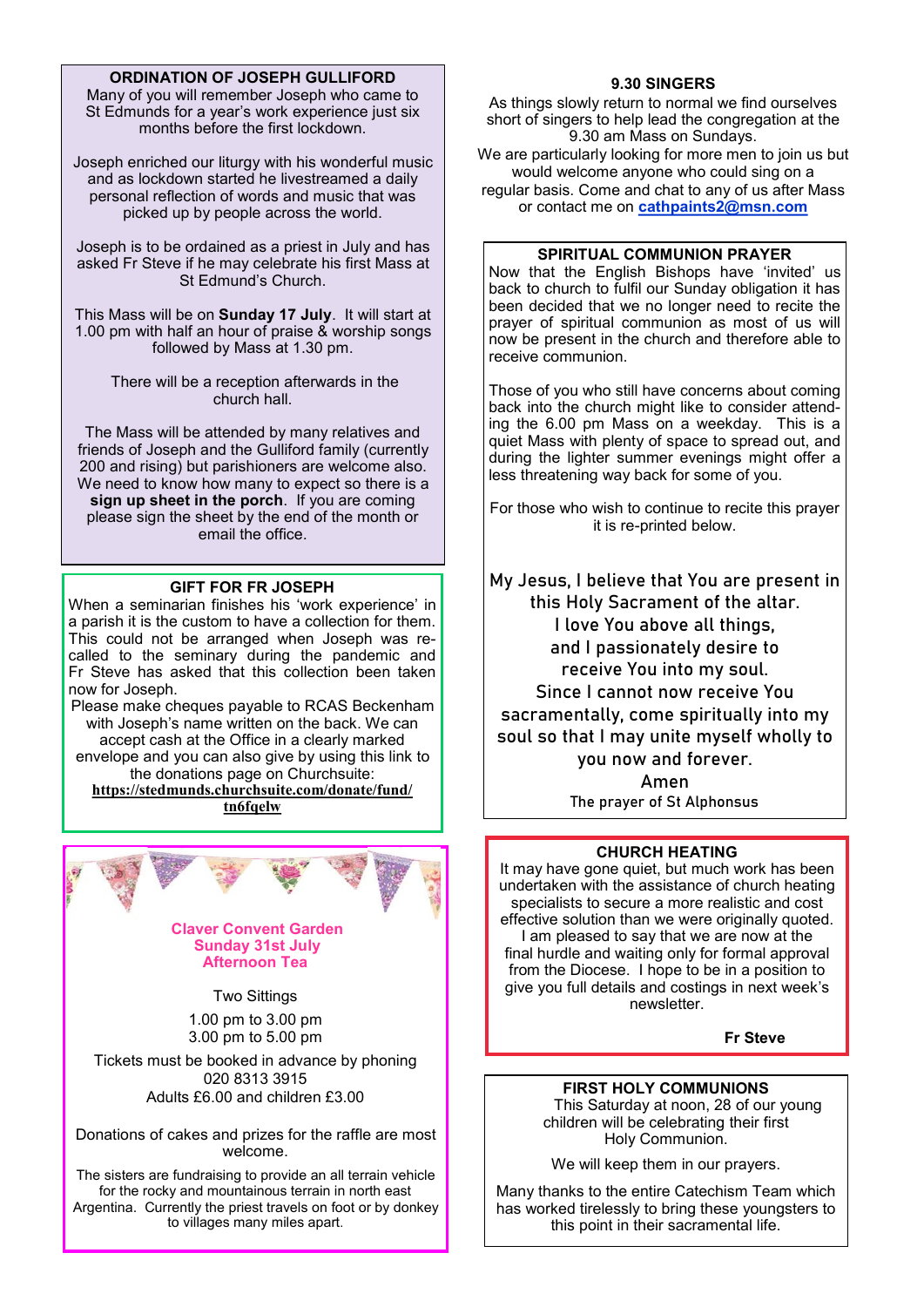# **\*\*\*\*A DATE FOR YOUR DIARY\*\*\*\***

# **Missionary Sisters of St. Peter Claver**

6 July at 11.30 am Convent Garden 89 Shortlands Road BR2 0JL

Mass in commemoration of the 100th anniversary of the death of their foundress Blessed Mary Theresa Ledochowska. Please call the convent on 020 8313 3915 by **18 June**  if you will be attending.

# **CAN YOU HELP?**

The Sisters are borrowing chairs from our Hall for this special Mass. Is there anyone who has a large van and would be able to transport them from the Hall to the convent and return them to Village Way on the following day?

Collection needs to be after 4.15 pm on Tuesday 6 July. There is a little more flexibility about returning them to the Hall. If you can help please call Sr Reena at the convent on 020 8313 3915.

**Archdiocese of Southwark Spring Assembly Justice and Peace Commission Saturday 25th June** Programme 11am to 4pm. Entitled: **Caught in the Act:** Tackling the injustice of the Nationality and Borders Act: removal to Rwanda and difficulties for Ukrainians in the UK.

Everyone welcome. Entrance is free. Lunch provided. Donations suggested. Email: **[jpiccontact@rcaos.org.uk](mailto:jpiccontact@rcaos.org.uk)** or just turn up.





The Southwark Diocesan Pilgrimage to Lourdes will take place between 19th and 26th August. We are sad that, like most Lourdes pilgrimages this year, we have not been able to include pilgrims who need medical support. At the same time, we are delighted to be returning to

Lourdes after two years of absence. Details are available at www.tangney-[tours.com/pilgrimages/](http://www.tangney-tours.com/pilgrimages/lourdes/catholic-association) [lourdes/catholic](http://www.tangney-tours.com/pilgrimages/lourdes/catholic-association)-association.

Southwark contacts: Canon Ed Perera: [edwardpere](mailto:edwardperera@rcaos.org.uk)[ra@rcaos.org.uk\)](mailto:edwardperera@rcaos.org.uk) and Bishop Paul Hendricks [\(paulhendricks@rcaos.org.uk\)](mailto:paulhendricks@rcaos.org.uk)

# A JOURNEY IN FAITH (RCIA).

THE RITE OF CHRISTIAN INITIATION FOR ADULTS IS FOR THOSE WHO WOULD LIKE MORE INFORMATION ABOUT THE CATHOLIC FAITH; OR THOSE WHO ARE CONSIDERING BECOMING CATHOLIC. WE ALSO WELCOME ADULTS WHO ARE ALREADY BAPTISED CATHOLICS AND WOULD LIKE TO BE CONFIRMED. WE WILL BE STARTING THE NEXT COURSE IN SEPTEMBER AND WE WILL GIVE MORE INFORMATION ABOUT THIS IN THE COMING WEEKS. IN THE MEANTIME IF YOU OR ANYONE YOU KNOW MIGHT BE INTERESTED PLEASE CONTACT US AT **[beckenhamrcia@rcaos.org.uk](mailto:beckenhamrcia@rcaos.org.uk)**

# Cathy and Mary.

# **BASKET COLLECTIONS AT MASS**

We now have over 450 people making their offerings to the parish electronically, either by standing order or through ChurchSuite. These payments will be from individuals, couples and families and probably cover the majority of our parishioners. Thank you to those of you who are donating in this way.

We have noticed people who pay electronically struggling to find some coins to put in the basket as it comes round each week. Please, there is no need to do this.

If you search for a coin because you feel embarrassed that you are not seen to be contributing, we have once again put out cards for you to put in the basket as it comes around.